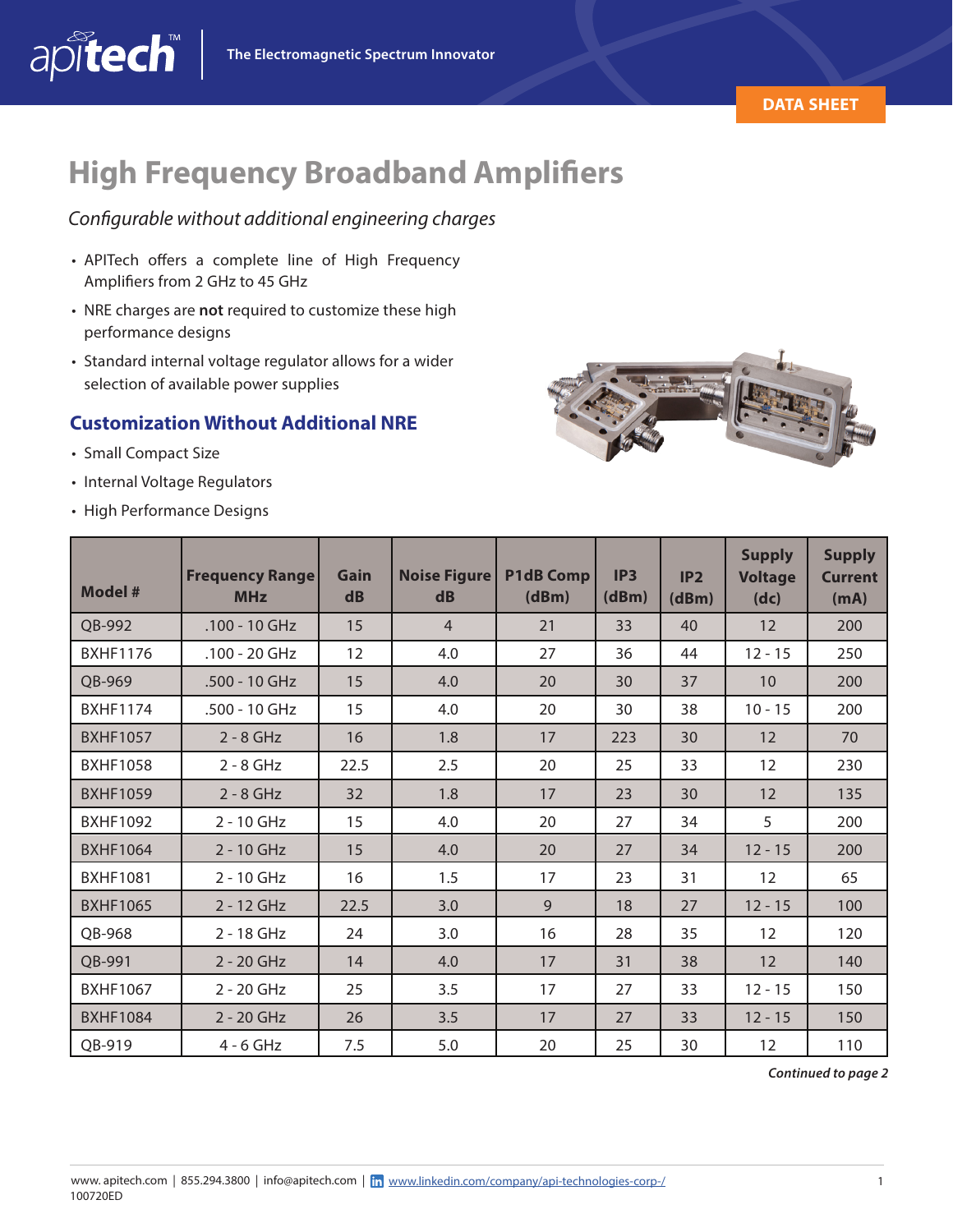

## **High Frequency Broadband Amplifiers**

### *Configurable without additional engineering charges*

| <b>Model #</b>  | <b>Frequency Range</b><br><b>MHz</b> | Gain<br>d <b>B</b> | Noise Figure<br>dB | <b>P1dB Comp</b><br>(dBm) | IP <sub>3</sub><br>(dBm) | IP2<br>(dBm)             | <b>Supply</b><br><b>Voltage</b><br>(dc) | <b>Supply</b><br><b>Current</b><br>(mA) |
|-----------------|--------------------------------------|--------------------|--------------------|---------------------------|--------------------------|--------------------------|-----------------------------------------|-----------------------------------------|
| QB-917          | $4 - 8$ GHz                          | 16                 | 1.8                | 17                        | 23                       | 30                       | 12                                      | 55                                      |
| QB-920          | $4 - 8$ GHz                          | 22.5               | 2.0                | $.0$                      | 25                       | 32                       | 12                                      | 165                                     |
| QB-921          | $4 - 8$ GHz                          | 32                 | 1.8                | 17                        | 23                       | 30                       | 12                                      | 110                                     |
| <b>BXHF1060</b> | $4 - 8$ GHz                          | 40                 | 1.8                | 17                        | 25                       | 31                       | $12 - 15$                               | 220                                     |
| QB-922          | $4 - 8$ GHz                          | 40                 | 1.8                | 20                        | 25                       | 32                       | 12                                      | 220                                     |
| <b>BXHF1082</b> | 5 - 15 GHZ                           | 30                 | 2.5                | 20                        | 26                       | 32                       | $12 - 15$                               | 150                                     |
| <b>BXHF1083</b> | 5 - 15 GHZ                           | 12                 | 3.8                | 26                        | 40                       | 46                       | $12 - 15$                               | 370                                     |
| <b>BXHF1085</b> | 5 - 20 GHZ                           | 20                 | 4.0                | 23                        | 32                       | 38                       | $12 - 15$                               | 450                                     |
| <b>BXHF1086</b> | 5 - 20 GHZ                           | 9                  | 4.5                | 25                        | 35                       | 42                       | $12 - 15$                               | 365                                     |
| <b>BXHF1062</b> | 6 - 10 GHZ                           | 20                 | 6.5                | 19                        | 31                       | 38                       | 5                                       | 120                                     |
| <b>BXHF1063</b> | 6 - 10 GHZ                           | 22                 | 2.0                | 10                        | 22                       | 29                       | 5                                       | 125                                     |
| <b>BXHF1061</b> | 6 - 10 GHZ                           | 8                  | 5.0                | 25                        | 35                       | 43                       | $12 - 15$                               | 250                                     |
| <b>BXHF1090</b> | 6 - 10 GHZ                           | 22                 | 2.0                | 13                        | 25                       | $\overline{\phantom{a}}$ | $12 - 15$                               | 125                                     |
| <b>BXHF1091</b> | 6 - 10 GHZ                           | 20                 | 6.5                | 19                        | 31                       | 38                       | $12 - 15$                               | 120                                     |
| <b>BXHF1089</b> | 6 - 12 GHZ                           | 20                 | 7.0                | 19                        | 30                       | 39                       | $12 - 15$                               | 125                                     |
| <b>BXHF1065</b> | 6 - 12 GHZ                           | 22.5               | 3.0                | 9                         | 18                       | 27                       | $12 - 15$                               | 100                                     |
| <b>BXHF1066</b> | 6 - 12 GHZ                           | 20                 | 7.0                | 19                        | 29                       | 38                       | 5                                       | 125                                     |
| <b>BXHF1087</b> | 6 - 12 GHZ                           | 22.5               | 3.0                | 9                         | 18                       | 27                       | 5                                       | 150                                     |
| QB-947          | 6 - 12 GHZ                           | 22.5               | 3.0                | 9                         | 20                       | 27                       | 9                                       | 96                                      |
| QB-972          | 10 - 12 GHZ                          | 20                 | 7.0                | 19                        | 30                       | 37                       | 5                                       | 125                                     |
| <b>BXHF1071</b> | 10 - 20 GHZ                          | 25                 | 3.8                | 16                        | 26                       | 35                       | 12                                      | 150                                     |
| <b>BXHF1068</b> | 17 - 27 GHZ                          | 45                 | 4.5                | 27.5                      | 35                       | 55                       | 12                                      | 900                                     |
| QB-945          | 19 - 27 GHZ                          | 45                 | 4.5                | 28                        | 36                       | 43                       | 12                                      | 800                                     |
| <b>BXHF1075</b> | 43 - 44 GHZ                          | 31                 | 5.0                | 17                        | 27                       | 37                       | $12 - 15$                               | 300                                     |
| <b>BXHF1079</b> | $0.1 - 25$ GHZ                       | 12                 | 6.0                | 27                        | 40                       | 45                       | $12 - 15$                               | 250                                     |
| <b>BXHF1088</b> | 6 - 12 GHZ                           | 22.5               | 3.0                | 9                         | 18                       | 27                       | $12 - 15$                               | 100                                     |
| <b>BXHF1104</b> | 2 - 18 GHZ                           | 9                  | 4.5                | 20                        | 35                       | 40                       | $12 - 15$                               | 100                                     |
| <b>BXHF1198</b> | 8 - 12 GHZ                           | 30                 | 2.8                | 15                        | 26                       | 34                       | 12                                      | 150                                     |
| <b>BXHF1199</b> | 8 - 12 GHZ                           | 29                 | 5.0                | 27                        | 33                       | 38                       | 12                                      | 450                                     |

*Continued from page 1 (Typical Performance at 25*°*C)*